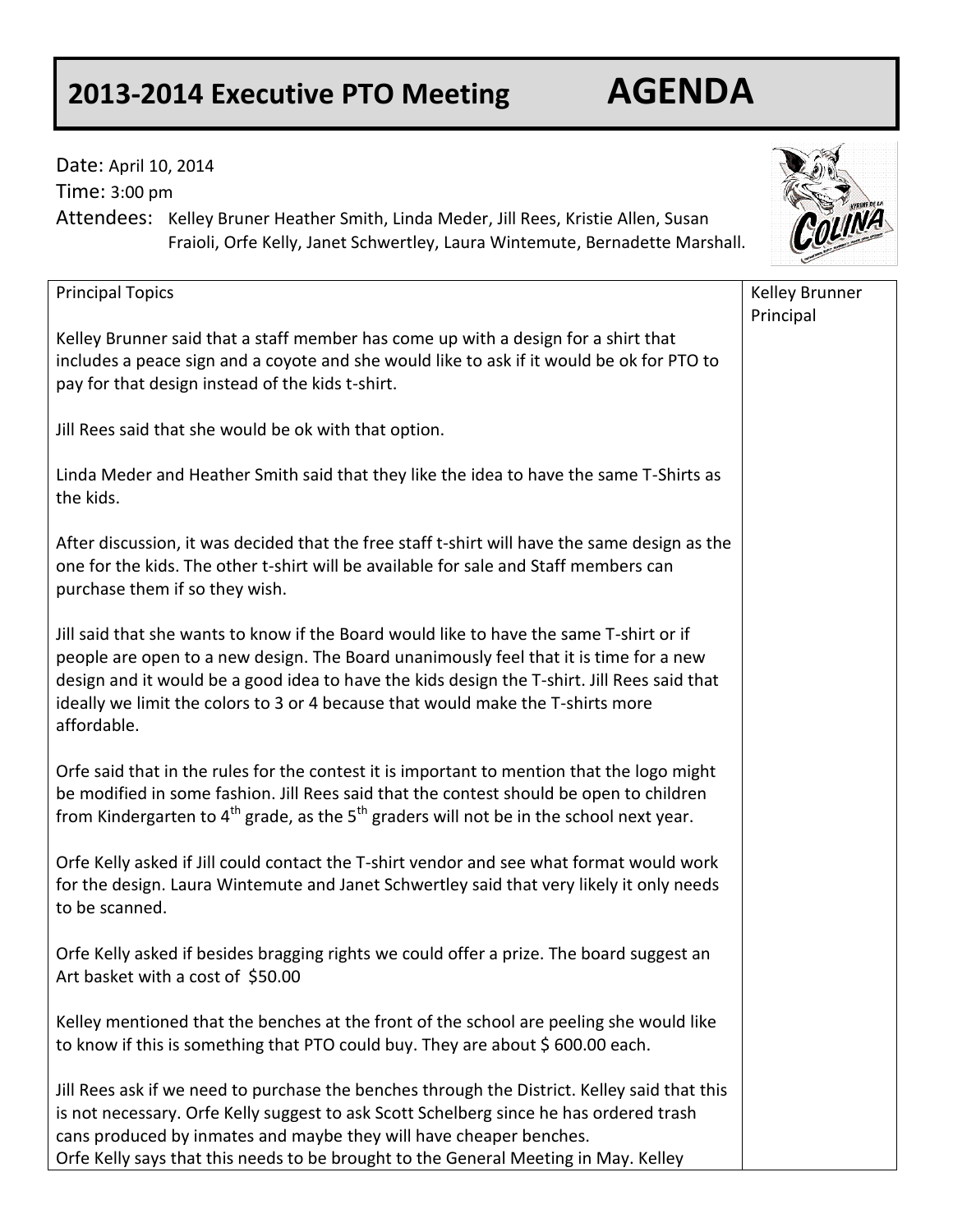| Brunner says that she will research the benches and pricing options and will bring to the<br>General Assembly.                                                                                                                                                                                                                                                                                          |                                          |
|---------------------------------------------------------------------------------------------------------------------------------------------------------------------------------------------------------------------------------------------------------------------------------------------------------------------------------------------------------------------------------------------------------|------------------------------------------|
| Fundraisers-Shopping rewards, family dinner nights                                                                                                                                                                                                                                                                                                                                                      | <b>Jill Rees</b><br>President            |
| Jill said that someone has contacted her asking if Colina PTO would be interested in<br>selling the Entertainments Books. Kelley Brunner and all other members mentioned that<br>this is not something we are interested in doing. Businesses are far away. Books are<br>expensive etc.                                                                                                                 |                                          |
| Kelley Brunner and Orfe Kelly said that in the last meeting we have agreed to push direct<br>donation during the first two weeks of school.                                                                                                                                                                                                                                                             |                                          |
| Jill Rees mentioned that Amazon Smiles is a shopping rewards program where the school<br>receives a percentage from PTO Members' online purchases in Amazon. This can be very<br>profitable and it doesn't cost anything to the school. Jill Rees will enroll the school in this<br>program.                                                                                                            |                                          |
| Jill Rees says that Ms. Kenworthy works for Peter Pipper and she wants to donate 10<br>pizzas for an event next year. This year she used those pizzas for the Mother Son<br>Treasure Hunt. Ms. Kenworthy would like to talk to teachers next school year about<br>fundraisers.                                                                                                                          |                                          |
| Yearbook                                                                                                                                                                                                                                                                                                                                                                                                | Laura Wintemute<br><b>Advisory Board</b> |
| Laura Wintemute said that the yearbook is awesome. Kelley Brunner said that she has<br>seen the yearbook and looks great. Laura said that they have ordered 20 extra<br>yearbooks. If all of them sell, which is very likely, Colina would make \$244 and if none<br>sells it would only cost the PTO \$155.00 which is great because it has been a few years<br>since PTO made a profit from yearbook. | Member                                   |
| Linda Meder asks why would there be a loss. Jill Rees explains that we need to purchase<br>books for students in 5h grade that can't afford it.                                                                                                                                                                                                                                                         |                                          |
| Laura Wintemute said that the yearbook cost might go up \$1.00 next year but she<br>believes once parents see the yearbook they'll be thrilled and sales will be higher next<br>year and we could very likely absorb the increase without making it more expensive for<br>families.                                                                                                                     |                                          |
| Grade based project grant                                                                                                                                                                                                                                                                                                                                                                               | Orfe Kelly<br>Secretary                  |
| Orfe Kelly said that besides the grant currently given to the teachers it would be a good<br>idea to offer a one-time \$1000 grant per grade K-5.                                                                                                                                                                                                                                                       |                                          |
| Each grade team would decide one an item or item(s) that would enrich the curriculum.<br>This in turn will be brought to advisory board and be discussed with Kelley Brunner<br>where the relevance of such items will need to be approved.                                                                                                                                                             |                                          |
| The items purchased will remain the property of the grade and if a teacher moves to a<br>different grade the purchased items will remain for the next teacher to use.                                                                                                                                                                                                                                   |                                          |